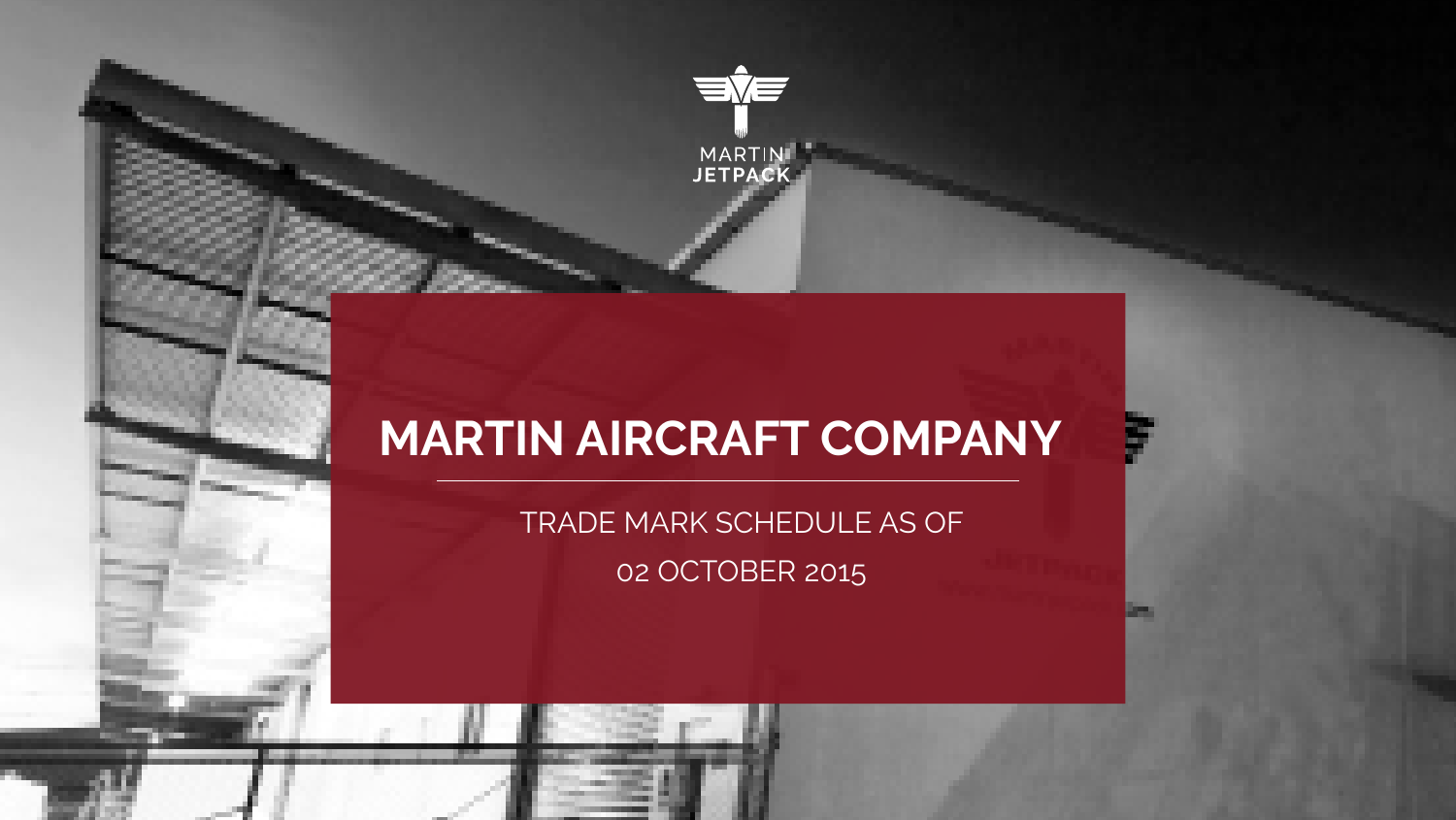## New Zealand trade mark registrations/applications

| <b>OUR</b><br><b>REFERENCE</b> | <b>CASE</b><br><b>NUMBER</b> | <b>TRADE MARK</b> | <b>STATUS</b> | <b>GOODS AND SERVICES</b>                                                                                                                                                                                                                                                                                                                                                  | FILING/<br><b>DESIGNATION</b><br><b>DATE</b> |
|--------------------------------|------------------------------|-------------------|---------------|----------------------------------------------------------------------------------------------------------------------------------------------------------------------------------------------------------------------------------------------------------------------------------------------------------------------------------------------------------------------------|----------------------------------------------|
| 13772                          | 777857                       | <b>VMAC</b>       | Registered    | 7. engines for aircraft; engines for personal flight vehicles<br>12. engines                                                                                                                                                                                                                                                                                               | 16 Oct 2007                                  |
| 13774                          | 777859                       | <b>MACJET</b>     | Registered    | 12. aircraft including personal flight vehicles                                                                                                                                                                                                                                                                                                                            | 16 Oct 2007                                  |
| 14331                          | 805422                       | JETPACK           | Registered    | 9. computer games<br>12. aircraft including personal flight vehicles<br>25. clothing, footwear and headgear<br>28. toys, models including model vehicles and model vehicles capable<br>of flight, kit set models, games<br>41. the provision of: flying training, flying education, flying sports and<br>amusement flights                                                 | 22 Apr 2009                                  |
| 13773                          | 777858                       |                   | Registered    | 12. Aircraft including personal flight vehicles.                                                                                                                                                                                                                                                                                                                           | 16 Oct 2007                                  |
| 16073                          | 1015160                      | (series)          | Registered    | 12. Aircraft, including personal flight vehicles.<br>18. Umbrellas; bags for sports; suitcases; attaché cases; briefcases;<br>cases, of leather or leatherboard; leather and imitation leather bags;<br>leather bags and wallets.<br>25. Clothing; footwear; headgear.<br>41. The provision of: flying training, flying education, flying sports and<br>amusement flights. | 04 Mar 2015                                  |
|                                |                              |                   |               |                                                                                                                                                                                                                                                                                                                                                                            |                                              |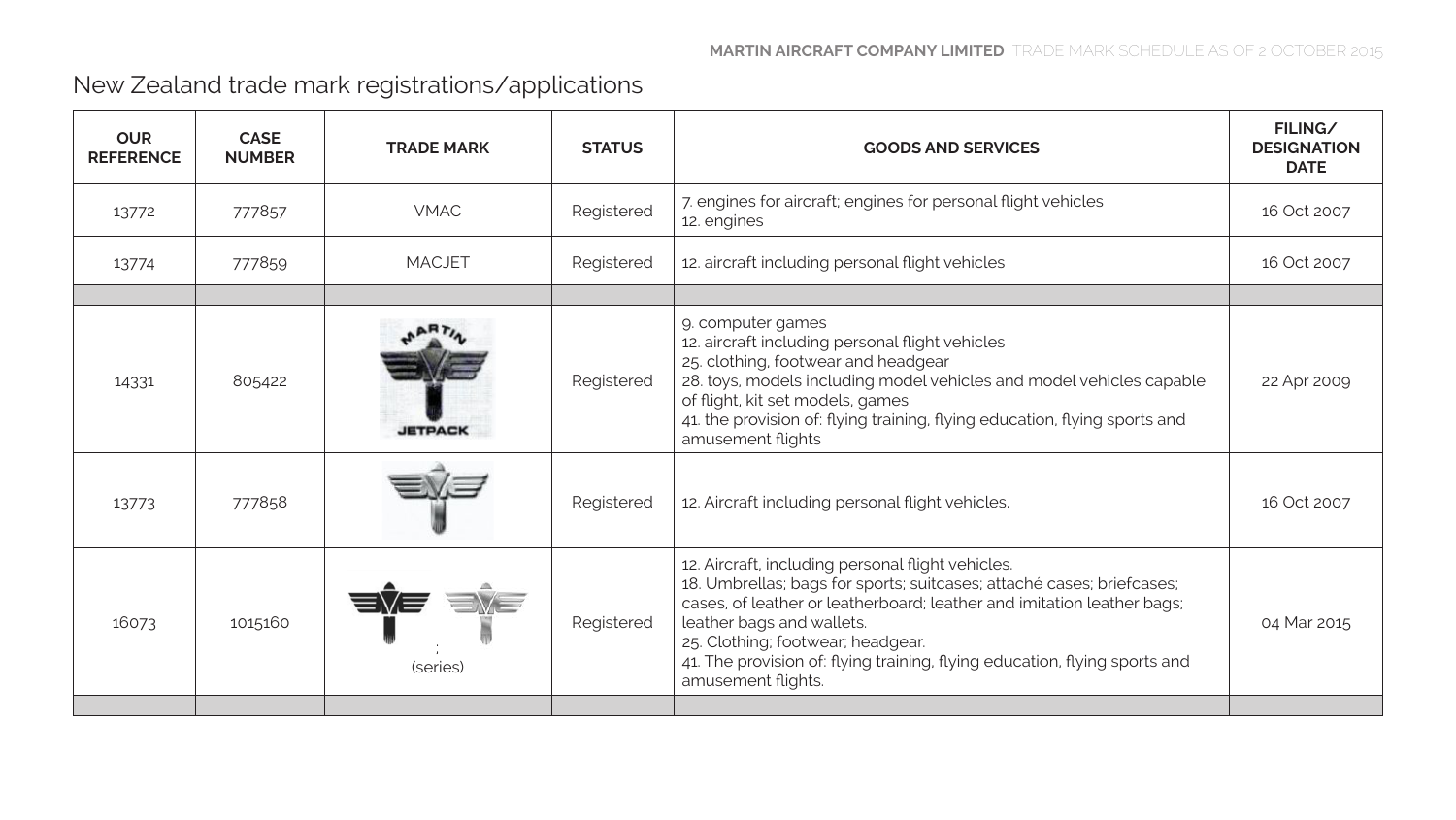| <b>OUR</b><br><b>REFERENCE</b> | <b>CASE</b><br><b>NUMBER</b> | <b>TRADE MARK</b> | <b>STATUS</b> | <b>GOODS AND SERVICES</b>                                                                       | <b>FILING/</b><br><b>DESIGNATION</b><br><b>DATE</b> |
|--------------------------------|------------------------------|-------------------|---------------|-------------------------------------------------------------------------------------------------|-----------------------------------------------------|
| 13776                          | 777861                       | MARTIN JETPACK    | Registered    | 12. aircraft including personal flight vehicles                                                 | 16 Oct 2007                                         |
| 14421                          | 809372                       | MARTIN JETPACK    | Registered    | 41. the provision of: flying training, flying education, flying sports and<br>amusement flights | 13 Jul 2009                                         |
| 16072                          | 1015152                      | MARTIN JETPACK    | Registered    | 25. Clothing; footwear; headgear.                                                               | 04 Mar 2015                                         |

## Overseas trade mark registrations/applications

| <b>OUR</b><br><b>REFERENCE</b> | <b>COUNTRY</b>                                                                                                              | <b>CASE</b><br><b>NUMBER</b> | <b>TRADE MARK</b>      | <b>GOODS AND SERVICES</b>                                                                                                                                                                                                                                                                                                                                                | FILING/<br><b>DESIGNATION</b><br><b>DATE</b> | <b>ADDITIONAL</b><br><b>NOTES</b>                                                           | <b>STATUS</b>                 |
|--------------------------------|-----------------------------------------------------------------------------------------------------------------------------|------------------------------|------------------------|--------------------------------------------------------------------------------------------------------------------------------------------------------------------------------------------------------------------------------------------------------------------------------------------------------------------------------------------------------------------------|----------------------------------------------|---------------------------------------------------------------------------------------------|-------------------------------|
| 14598                          | China                                                                                                                       | 8071128                      | ART/<br><b>JETPACK</b> | 12. Aircraft including personal flight vehicles                                                                                                                                                                                                                                                                                                                          | 11 February<br>2010                          |                                                                                             | Registered<br>7 March<br>2011 |
| 16086                          | Madrid<br>application<br>designating:<br>AM. AU. AZ.<br>BY, CN, EM, IN,<br>IL. JP. KZ. KG.<br>KR. MD. RU.<br>CH. TJ. TM. US | 1251094                      | EVE                    | 12. Aircraft including personal flight vehicles<br>18. Umbrellas; bags for sports; suitcases; attaché cases;<br>briefcases: cases, of leather or leatherboard: leather and<br>imitation leather bags; leather bags and wallets.<br>25. Clothing; footwear; headgear.<br>41. the provision of: flying training, flying education, flying sports<br>and amusement flights. | 30 March 2015                                | Claimed<br>priority from<br>NZ 1015160 - 4<br>March 2015<br>Accepted in US<br>and Australia | Filed                         |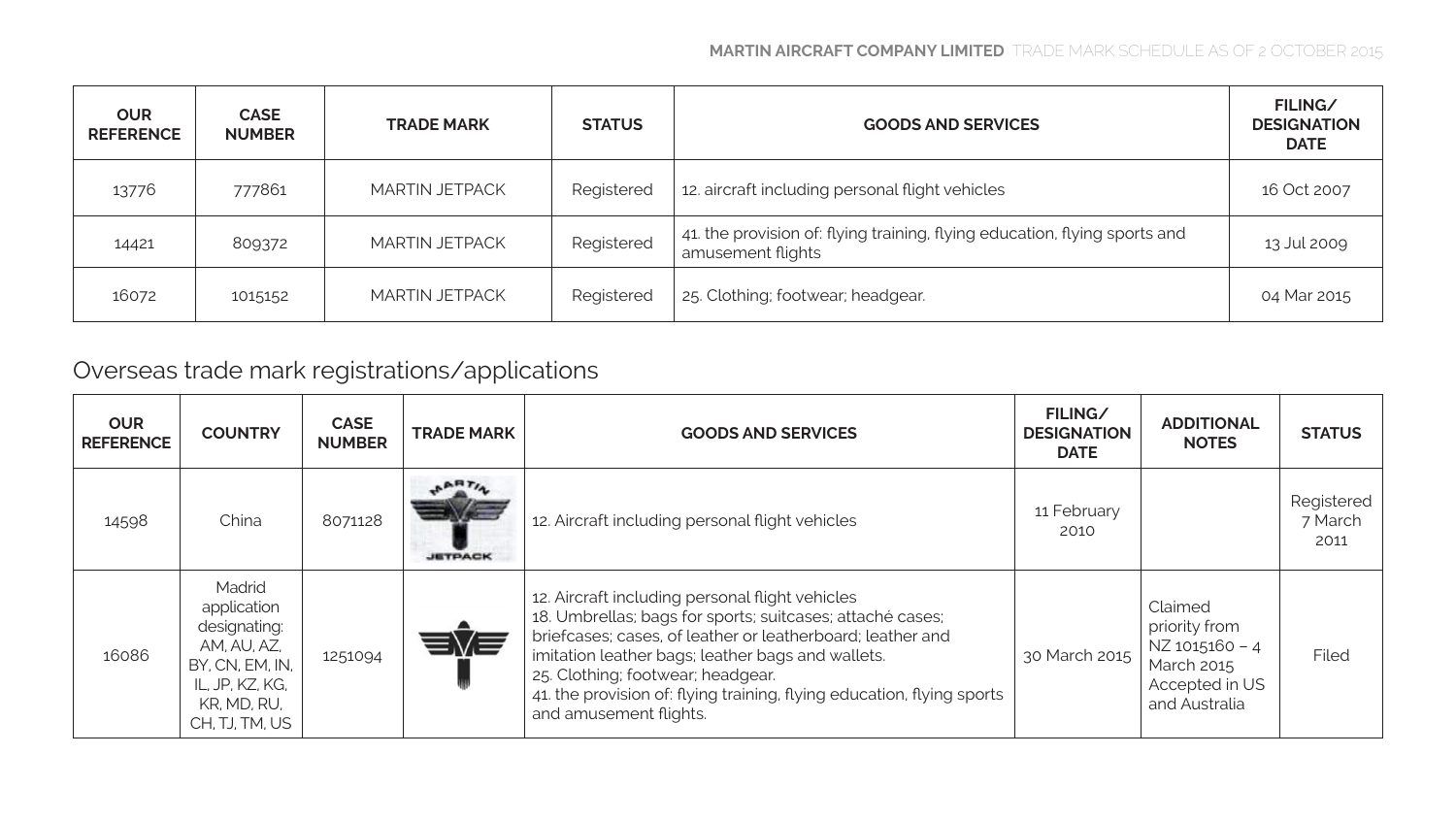| <b>OUR</b><br><b>REFERENCE</b> | <b>COUNTRY</b> | <b>CASE</b><br><b>NUMBER</b> | <b>TRADE MARK</b> | <b>GOODS AND SERVICES</b>                                                                                                                                                                                                                                                                                                                                                | FILING/<br><b>DESIGNATION</b><br><b>DATE</b> | <b>ADDITIONAL</b><br><b>NOTES</b>                        | <b>STATUS</b> |
|--------------------------------|----------------|------------------------------|-------------------|--------------------------------------------------------------------------------------------------------------------------------------------------------------------------------------------------------------------------------------------------------------------------------------------------------------------------------------------------------------------------|----------------------------------------------|----------------------------------------------------------|---------------|
| 16087                          | Canada         | 1721841                      |                   | 12. Aircraft including personal flight vehicles<br>18. Umbrellas; bags for sports; suitcases; attaché cases;<br>briefcases: cases, of leather or leatherboard: leather and<br>imitation leather bags; leather bags and wallets.<br>25. Clothing; footwear; headgear.<br>41. The provision of: flying training, flying education, flying<br>sports and amusement flights. | 31 March 2015                                | Claimed<br>priority from<br>NZ 1015160 - 4<br>March 2015 | Filed         |
| 16088                          | <b>Brazil</b>  | 909278954                    | EÑS               | 12. Aircraft including personal flight vehicles.                                                                                                                                                                                                                                                                                                                         | 22 April 2015                                | No priority<br>claimed                                   | Filed         |
| 16089                          | <b>Brazil</b>  | 909279144                    | EVEZ              | 18. Umbrellas; bags for sports; suitcases; attaché cases;<br>briefcases; cases, of leather or leatherboard; leather and<br>imitation leather bags; leather bags and wallets.                                                                                                                                                                                             | 22 April 2015                                | No priority<br>claimed                                   | Filed         |
| 16090                          | Brazil         | 909279233                    | <u>ENE</u>        | 25. Clothing; footwear; headgear.                                                                                                                                                                                                                                                                                                                                        | 22 April 2015                                | No priority<br>claimed                                   | Filed         |
| 16091                          | Brazil         | 909279365                    | ≡V≡               | 41. the provision of: flying training, flying education, flying sports<br>and amusement flights.                                                                                                                                                                                                                                                                         | 22 April 2015                                | No priority<br>claimed                                   | Filed         |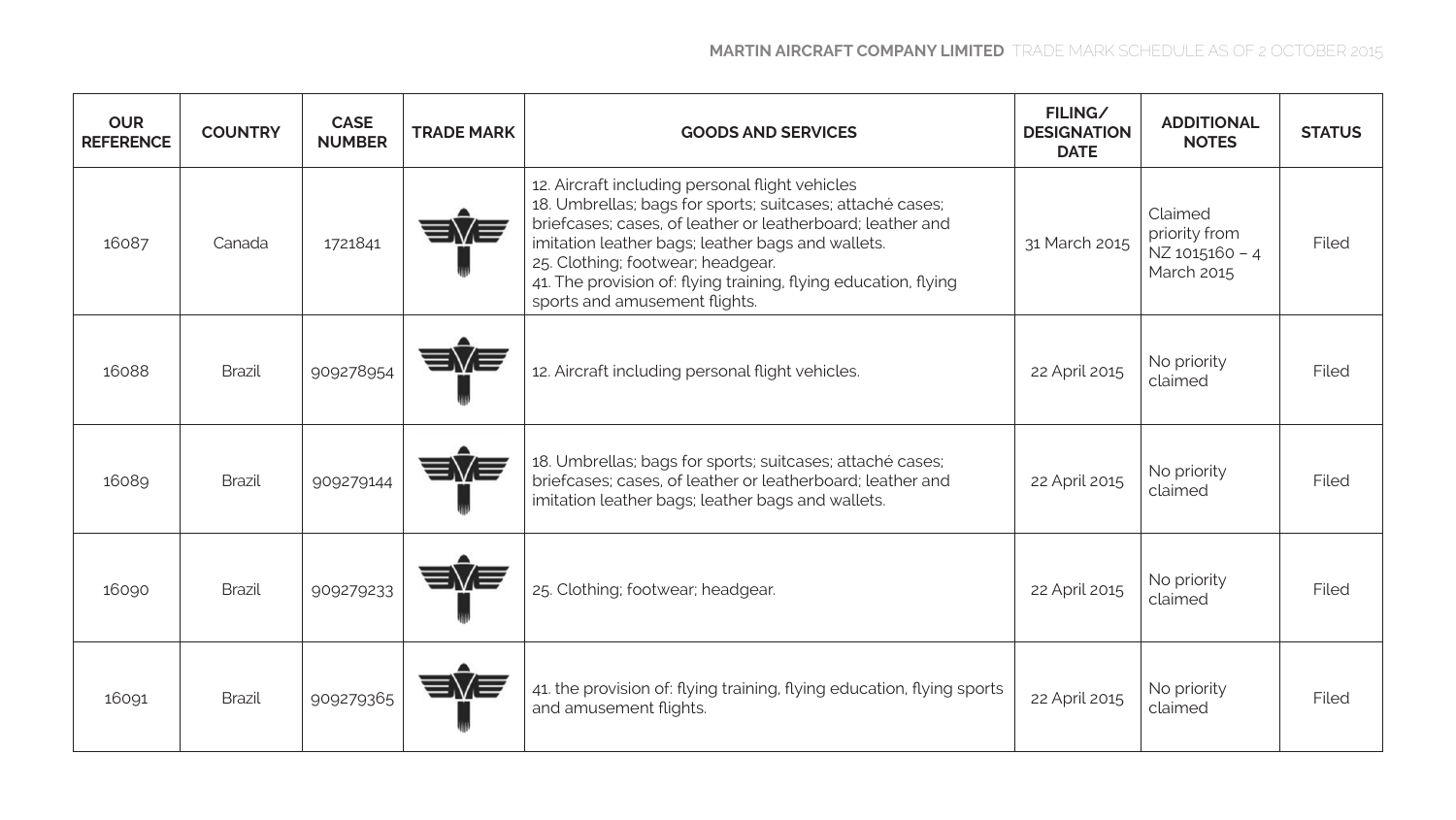| <b>OUR</b><br><b>REFERENCE</b> | <b>COUNTRY</b> | <b>CASE</b><br><b>NUMBER</b> | <b>TRADE MARK</b> | <b>GOODS AND SERVICES</b>                                                                                                                                                    | FILING/<br><b>DESIGNATION</b><br><b>DATE</b> | <b>ADDITIONAL</b><br><b>NOTES</b> | <b>STATUS</b> |
|--------------------------------|----------------|------------------------------|-------------------|------------------------------------------------------------------------------------------------------------------------------------------------------------------------------|----------------------------------------------|-----------------------------------|---------------|
| 16092                          | South Africa   | 2015/09426                   | EVE               | 12. Aircraft including personal flight vehicles.                                                                                                                             | 10 April 2015                                | No priority<br>claimed            | Filed         |
| 16093                          | South Africa   | 2015/09427                   | EVE               | 18. Umbrellas; bags for sports; suitcases; attaché cases;<br>briefcases; cases, of leather or leatherboard; leather and<br>imitation leather bags; leather bags and wallets. | 10 April 2015                                | No priority<br>claimed            | Filed         |
| 16094                          | South Africa   | 2015/09428                   | EVE               | 25. Clothing; footwear; headgear.                                                                                                                                            | 10 April 2015                                | No priority<br>claimed            | Filed         |
| 16095                          | South Africa   | 2015/09429                   | EVE               | 41. the provision of: flying training, flying education, flying sports<br>and amusement flights.                                                                             | 10 April 2015                                | No priority<br>claimed            | Filed         |
|                                |                |                              |                   |                                                                                                                                                                              |                                              |                                   |               |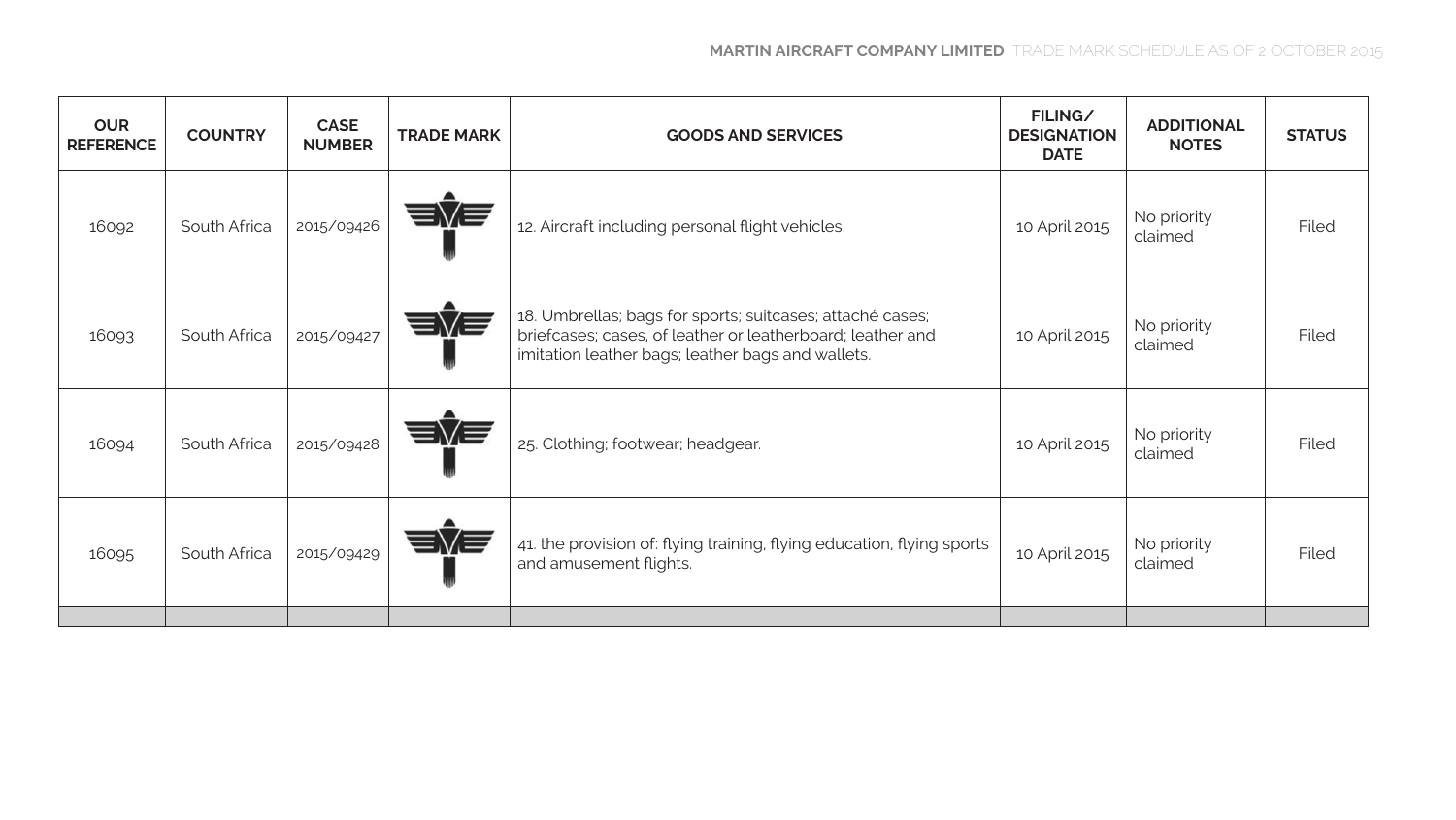| <b>OUR</b><br><b>REFERENCE</b> | <b>COUNTRY</b>                                                                                                              | <b>CASE</b><br><b>NUMBER</b> | <b>TRADE MARK</b>               | <b>GOODS AND SERVICES</b>                                                                                                                                                                                         | FILING/<br><b>DESIGNATION</b><br><b>DATE</b> | <b>ADDITIONAL</b><br><b>NOTES</b>                                                                  | <b>STATUS</b> |
|--------------------------------|-----------------------------------------------------------------------------------------------------------------------------|------------------------------|---------------------------------|-------------------------------------------------------------------------------------------------------------------------------------------------------------------------------------------------------------------|----------------------------------------------|----------------------------------------------------------------------------------------------------|---------------|
| 16116                          | Madrid<br>application<br>designating:<br>AM. AU. AZ.<br>BY, CN, EM, IN,<br>IL, JP, KZ, KG,<br>KR. MD. RU.<br>CH. TJ. TM. US | 1252345                      | <b>MARTIN</b><br><b>JETPACK</b> | 12. Aircraft including personal flight vehicles<br>25. Clothing; footwear; headgear. (class 25 deleted in US)<br>41. the provision of: flying training, flying education, flying sports<br>and amusement flights. | 19 May 2015                                  | Priority for class<br>25 claimed from<br>NZ 1015152, 4<br>March 2015<br>US application<br>accepted | Filed         |
| 16117                          | Canada                                                                                                                      | 1728505                      | <b>MARTIN</b><br><b>JETPACK</b> | 12. Aircraft including personal flight vehicles<br>25. Clothing; footwear; headgear.<br>41. the provision of: flying training, flying education, flying sports<br>and amusement flights.                          | 19 May 2015                                  | Priority for class<br>25 claimed from<br>NZ 1015152, 4<br>March 2015                               | Filed         |
| 16118                          | <b>Brazil</b>                                                                                                               | 909432287                    | <b>MARTIN</b><br><b>JETPACK</b> | 12. Aircraft including personal flight vehicles.                                                                                                                                                                  | 26 May 2015                                  | No priority<br>claimed                                                                             | Filed         |
| 16119                          | <b>Brazil</b>                                                                                                               | 909432350                    | <b>MARTIN</b><br><b>JETPACK</b> | 18. Umbrellas; bags for sports; suitcases; attaché cases;<br>briefcases; cases, of leather or leatherboard; leather and<br>imitation leather bags; leather bags and wallets.                                      | 26 May 2015                                  | No priority<br>claimed                                                                             | Filed         |
| 16120                          | <b>Brazil</b>                                                                                                               | 909432392                    | <b>MARTIN</b><br><b>JETPACK</b> | 25. Clothing; footwear; headgear.                                                                                                                                                                                 | 26 May 2015                                  | No priority<br>claimed                                                                             | Filed         |
| 16121                          | Brazil                                                                                                                      | 909432520                    | <b>MARTIN</b><br><b>JETPACK</b> | 41. The provision of: flying training, flying education, flying<br>sports and amusement flights.                                                                                                                  | 26 May 2015                                  | No priority<br>claimed                                                                             | Filed         |
| 16122                          | South Africa                                                                                                                | 2015/13240                   | <b>MARTIN</b><br><b>JETPACK</b> | 12. Aircraft including personal flight vehicles.                                                                                                                                                                  | 22 May 2015                                  | No priority<br>claimed                                                                             | Filed         |